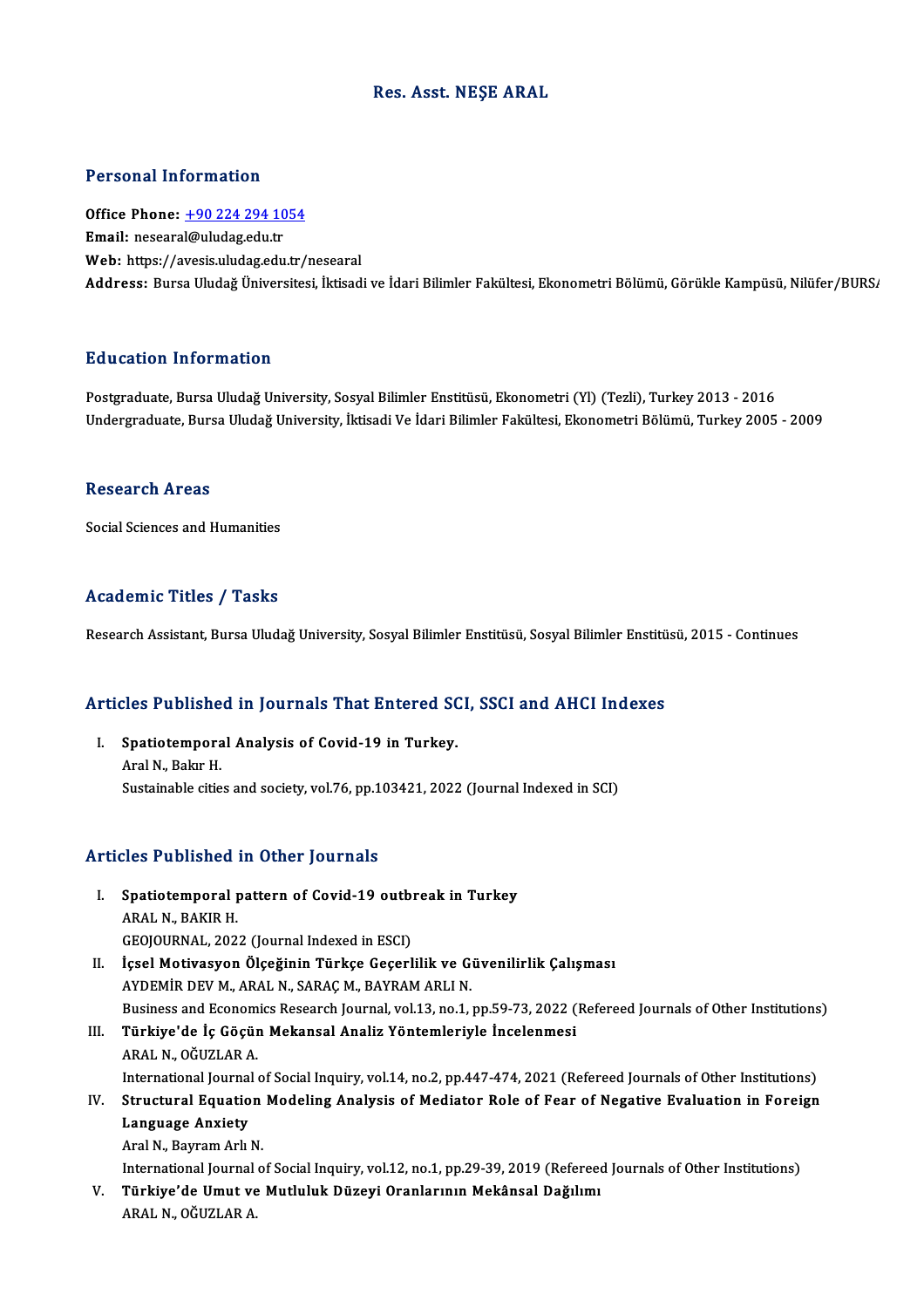Uludağ Journal of Economy and Society /B.U.Ü. İktisadi ve İdari Bilimler Fakültesi Dergisi, vol.37, no.1, pp.121-145,<br>2018 (Refereed Journale of Other Institutions) Uludağ Journal of Economy and Society /B.U.Ü.<br>2018 (Refereed Journals of Other Institutions)<br>Türkiye'de İssirliğin Mekansal Analisi 2018 (Refereed Journals of Other Institutions)

VI. Türkiye'de İşsizliğin Mekansal Analizi<br>Aral N., Aytaç M. M.

Türkiye'de İşsizliğin Mekansal Analizi<br>Aral N., Aytaç M. M.<br>Öneri Dergisi, vol.13, no.49, pp.1-20, 2018 (Refereed Journals of Other Institutions)<br>A. Study of Belationship between Environmental Awareness and Environm

## Aral N., Aytaç M. M.<br>Öneri Dergisi, vol.13, no.49, pp.1-20, 2018 (Refereed Journals of Other Institutions)<br>VII. A Study of Relationship between Environmental Awareness and Environmental Attitudes among High<br>School Stud Öneri Dergisi, vol.1<br>A Study of Relati<br>School Students<br>Arel N. Peyram N. A Study of Relationship<br>School Students<br>Aral N., Bayram N., Çelik Ç.<br>International Journal of Bo School Students<br>Aral N., Bayram N., Çelik Ç.<br>International Journal of Recent Advances in Organizational Behaviour and Decision SciencesAn Online

Aral N., Bayram N., Çelik Ç.<br>International Journal of Recent Advances in Organizational Behaviour and Decision SciencesAn Online<br>International Research Journal, vol.3, no.1, pp.948-955, 2017 (Refereed Journals of Other Ins International Journal of Recent Advances in Organizational Behaviour and Decision SciencesAn Online<br>International Research Journal, vol.3, no.1, pp.948-955, 2017 (Refereed Journals of Other Institutions)<br>VIII. A Structural

## Interna<br>A Stru<br>Styles<br><sup>Rovron</sub></sup> A Structural Equation Mode<br>Styles<br>Bayram N., Aydemir M., Aral N.<br>International Iournal of Humer

Styles<br>Bayram N., Aydemir M., Aral N.<br>International Journal of Humanities and Social Science Invention, vol.5, no.10, pp.41-44, 2016 (Refereed Journals<br>of Other Institutione) Bayram N., Aydemir M<br>International Journal<br>of Other Institutions)

## of Other Institutions)<br>Books & Book Chapters

## OOks & Book Chapters<br>I. COVID-19'un Ekonomiye Etkisi: Türkiye Ekonomisinin Salgınla Mücadelesi<br>RAKIR H. ARAL N nd 2001 Unit<br>COVID-19'un Eko<br>BAKIR H., ARAL N.

COVID-19'un Ekonomiye Etkisi: Türkiye Ekonomisinin Salgınla Mücadelesi<br>BAKIR H., ARAL N.<br>in: Pandemi Sürecinin Etkilerine Dair Akademik Değerlendirmeler, Işın KIRIŞKAN, Editor, Gazi Kitabevi, Ankara,<br>nn 1 20 2021 BAKIR H., ARA<br>in: Pandemi Sü<br>pp.1-20, 2021<br>The Classifics In: Pandemi Sürecinin Etkilerine Dair Akademik Değerlendirmeler, Işın KIRIŞKAN, Editor, Gazi Kitabevi, Ankar<br>pp.1-20, 2021<br>II. The Classification of Cities' Employment Rate with Cluster and Exploratory Spatial Data Analysi

## pp.1-20, 2021<br>The Classification of Cit<br>ARAL N., BAYRAM ARLI N.<br>in: Interdissiplinery Public The Classification of Cities' Employment Rate with Cluster and Exploratory Spatial Data Analysi<br>ARAL N., BAYRAM ARLI N.<br>in: Interdisciplinary Public Finance, Business and Economics Studies – Volume I, Adil Akinci, Editor,

ARAL N., BAYRAM ARLI N.<br>in: Interdisciplinary Public Finance, Business and Economics Studies – Volume I, Adil Akinci, Editor, Peter Lang, Berlin, pp 15-27, 2018

III. The Effect of Personality on Moral Behavior<br>ARAL N., BAYRAM N.

The Effect of Personality on Moral Behavior<br>ARAL N., BAYRAM N.<br>in: Current Perspectives in Social Sciences, Hasan ArslanMehmet Ali IcbayAlina-Andreea Dragoescu, Editor,<br>International Association of Social Science Bessensh ARAL N., BAYRAM N.<br>in: Current Perspectives in Social Sciences, Hasan ArslanMehmet Ali IcbayAlina-Andreea D<br>International Association of Social Science Research (IASSR), Bialystok, pp.239-245, 2017

# International Association or Social Science Research (IASSR), Blalystok, pp<br>Refereed Congress / Symposium Publications in Proceedings

## efereed Congress / Symposium Publications in Procee<br>I. Exploratory Spatial Analysis of Health Indicator in Turkey Exploratory Spatial Analysis of Health Indicator in Turkey<br>ARAL N.

537th International Conference on Management, Economics Social Science - Icmess 2019, 26 - 27 November 2019

ARAL N.<br>537th International Conference on M<br>II. Ekonomik Özgürlük ve Mutluluk<br>ARAL N. BAKIB H 537th Internationa<br>Ekonomik Özgüri<br>ARAL N., BAKIR H.<br>H. Business and Or

ARAL N., BAKIR H.

II. Business and Organization Research Conference, 4-5-6 September, 2019-İzmir, İzmir, Turkey, 4 - 06 September<br>2019 II. Business and Organization Research Conference, 4-5-6 Septer<br>2019<br>III. Regional Distribution of Exports and Imports in Turkey

## 2019<br><mark>Regional Distrib</mark><br>ARAL N., BAKIR H.<br>International Conf

ARAL N., BAKIR H.<br>International Conference on Emprical Economics and Social Science (ICEESS' 18), 27 - 28 June 2018

## ARAL N., BAKIR H.<br>International Conference on Emprical Economics and<br>IV. Investigation of Customer Loyalty in Tourism International Confer<br>**Investigation of C**<br>Aral N., Aydemir M.<br><sup>20th</sup> International (

I<mark>nvestigation of Customer Loyalty in Tourism</mark><br>Aral N., Aydemir M.<br>38th International Academic Conference, Prague, Praha, Czech Republic, 11 - 14 June 2018<br>Self Esteem, Empathy and Jesleus in the Werkplese.

## Aral N., Aydemir M.<br>38th International Academic Conference, Prague, Praha, Cz<br>V. Self-Esteem, Empathy and Jealous in the Workplace<br>Bouram Ark N. Aydemir M. Aral N.

38th International Academic Confer<br>Self-Esteem, Empathy and Jealo<br>Bayram Arlı N., Aydemir M., Aral N.<br>29th International Academic Confer V. Self-Esteem, Empathy and Jealous in the Workplace<br>Bayram Arlı N., Aydemir M., Aral N.<br>38th International Academic Conference, Prague, Praha, Czech Republic, 11 - 14 June 2018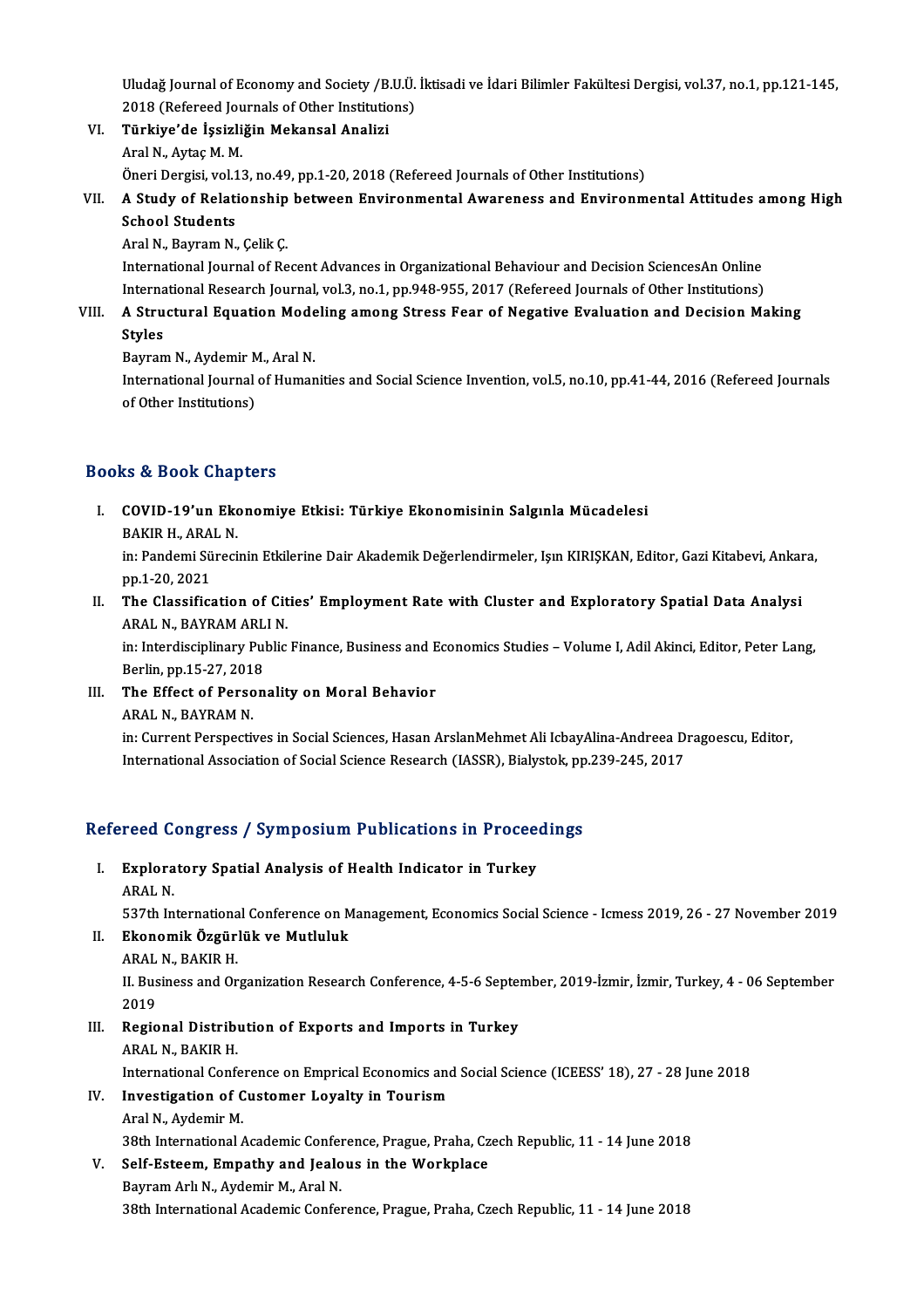| VI.          | The Classification of Cities' Employment Rate with Cluster and Exploratory Spatial Data Analysis                                    |
|--------------|-------------------------------------------------------------------------------------------------------------------------------------|
|              | ARAL N., BAYRAM ARLI N.                                                                                                             |
|              | International Congress on Afro - Eurasian Research IV, 27 - 29 April 2018                                                           |
| VII.         | Structural Equation Modeling Analysis of Mediator Role of Fear of Negative Evaluation in Foreign                                    |
|              | <b>Language Anxiety</b>                                                                                                             |
|              | ARAL N., BAYRAM ARLI N.                                                                                                             |
|              | International Congress on Afro - Eurasian Research IV, 27 - 29 April 2018                                                           |
| VIII.<br>IX. | The Effect of The Beliefs of Foreign Language Learning and Self-Efficacy on Foreign Language                                        |
|              | <b>Learning Strategies</b>                                                                                                          |
|              | BAYRAM N., ARAL N., KAYGUSUZ M.                                                                                                     |
|              | International Congress on Afro - Eurasian Research IV, 27 - 29 April 2018                                                           |
|              | Bir Refah Göstergesi Olarak İllerde Yaşam Endeksinin Mekansal Analiz Yöntemleriyle İncelenmesi<br>ARAL N., AYTAÇ M. M.              |
|              | 18. Uluslararası Ekonometri, Yöneylem Araştırması ve İstatistik Sempozyumu Karadeniz Teknik Üniversitesi,                           |
|              | Trabzon/TÜRKİYE, 5 - 07 October 2017                                                                                                |
| Х.           | A Study of Relationship between Environmental Awareness and Environmental Attitudes among High<br><b>School Students</b>            |
|              | ARAL N., BAYRAM N., Çelik Ç.                                                                                                        |
|              | International Conference on Multiple Academic Disciplines, 18 - 19 August 2017                                                      |
| XI.          | Forecasting Unemployment Rate in Turkey Using a Neural Network                                                                      |
|              | ARAL N., OĞUZLAR A.                                                                                                                 |
|              | 12th International Conference on Social Sciences 19-20 May 2017 Amsterdam, 19 - 20 May 2017                                         |
| XII.         | Predicting University Students' Depression and Anxiety Level by Their Personality Characteristics<br>ARAL N., BAYRAM N., AYDEMİR M. |
|              | 12th International Conference on Social Sciences 19-20 May 2017 Amsterdam, 19 - 20 May 2017                                         |
| XIII.        | Regional Unemployment: A Spatial Analysis In The Case of Turkey                                                                     |
|              | ARAL N, AYTAÇ M M                                                                                                                   |
|              | XII. European Conference on Social and Behavioral Sciences Catania, Sicily, Italy, 25 - 28 January 2017                             |
| XIV.         | A Structural Equation Modeling among Stress Fear of Negative Evaluation and Decision Making                                         |
|              | <b>Styles</b>                                                                                                                       |
|              | BAYRAM N., AYDEMİR M., ARAL N.                                                                                                      |
|              | International Conference of Applied Business and Management (ICABM), 22 - 23 June 2016                                              |
| XV.          | Kadınların İşgücüne Katılım Oranlarının Mekansal Analizi                                                                            |
|              | ARAL N., AYTAÇ M. M.                                                                                                                |
|              | 17. Uluslararası Ekonometri, İstatistik ve Yöneylem Araştırması Sempozyumu, 2 - 04 June 2016                                        |
| XVI.         | The Effect of Personality on Moral Behavior<br>ARAL N., BAYRAM ARLI N.                                                              |
|              | X. European Conference on Social and Behavioral Sciences, Sarajova, Bosnia And Herzegovina, 19 - 22 May 2016                        |
| XVII.        | The Effect of The Decision Making Style on Faith in Intuition<br>AYDEMİR M., ARAL N.                                                |
|              | X. European Conference on Social and Behavioral Sciences (19-22 May 2016, Sarajevo, Bosnia and Herzegovina),                        |
|              | 19 - 22 May 2016                                                                                                                    |
|              |                                                                                                                                     |

## Activities in Scientific Journals

BURSA ULUDAĞ JOURNAL OF ECONOMY AND SOCIETY, Assistant Editor, 2020 - Continues

### **Scientific Refereeing**